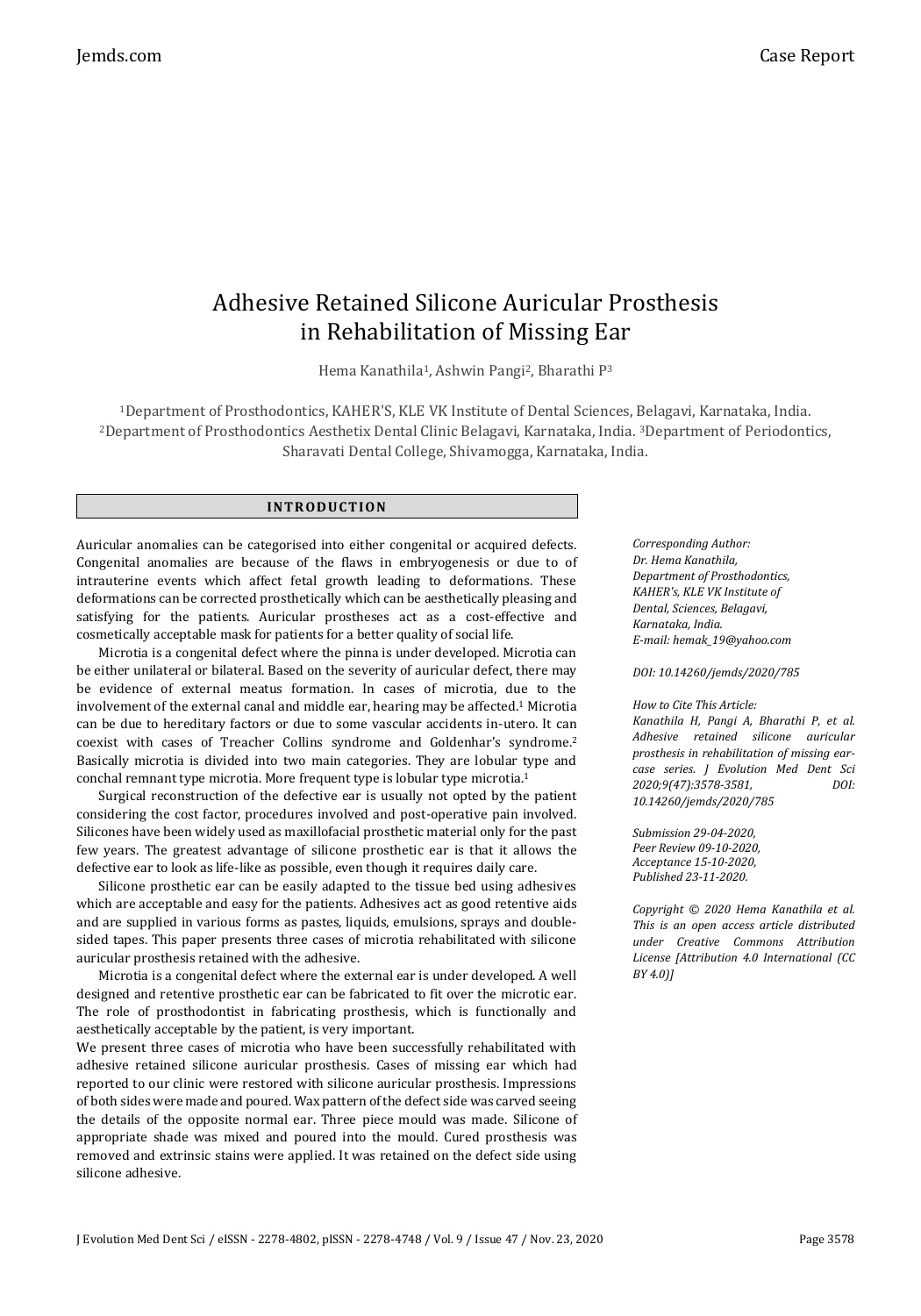# **Clinical Significance**

The use of silicone material in the fabrication of auricular prosthesis has made it possible to restore what has been lost or missing. The success of most non implant retained auricular prostheses depends on the retention. Medical adhesives present as a cost-effective and acceptable retentive aid for patients. The 3 case reports in this article show microtia patients successfully rehabilitated with adhesive retained silicone auricular prosthesis.

#### **PRESENTATION OF CASES**

#### **Ca se 1**

A 20-year-old male patient reported to our clinic with the complaint of missing right ear. On clinical examination of the patient, it was noted the patient to have a normal ear on left side. He presented to have normal hearing of the same side. On the right side, the patient had a remnant of ear without an auditory canal opening. Hence this patient was diagnosed with microtia of the right side. (Figure 1)

### **Ca se 2**

A 15–year-old male patient came to the clinic with congenitally deformed left ear. On evaluation he presented normal hearing with normal formed ear on the right side. On the left side there was a remnant of ear. In this case there was normal auditory canal opening on the left side. (Figure 2)

#### **Ca se 3**

A 35–year-old male patient came to our clinic presenting a congenitally deformed right ear. On clinical evaluation, he was noted to have a well formed ear on left side. He seemed to have normal hearing with respect to left side ear. A residue of ear was seen on the right side. There was no auditory canal opening on right side. (Figure 3)

### **TECHNIQUE FOLLOWED IN THE FABRICATION OF AURICULAR PROSTHESIS**

Ear is a complex structure. Hence, requires thorough knowledge and skill to sculpture out natural looking ear of the defect side. It involves few procedures which are to be done with utmost attention in order to fabricate an aesthetic prosthesis. To make the prosthesis appear normal, the shape and colour of the prosthesis should reciprocate the natural ear.

### Four Steps of Fabrication of Auricular **Pr o s the si s**

- Impression making
- Sculpture of wax model
- Obtaining the mould
- Colouration and fabrication of the prosthesis

 In order to obtain an impression, petroleum jelly was applied over the skin, hair and the surrounding area of the ear in order to prevent the sticking of impression material. The patient's head was tilted so that the patient's ear is as horizontal to the floor as possible. Alginate impression material was used. Impressions of both sides were made, and a wet gauze was put on it and dental plaster was poured on the alginate impression after it was set in order to provide support for the impression with alginate. The positive replica of both the impressions was obtained. The wax pattern of the defect side was sculptured (Figure 4) out seeing the details on the model of the normal ear. During try in, the fit of the pattern on to the tissue bed, positional alignment with the normal ear, the bulge of the ear pattern and the marginal integrity were checked. The wax pattern is sealed on to the model of the defective side.

A three piece mould was prepared. The first pour is the base for the mould to be prepared; the model of the defect side with wax carving is placed. A separating medium was applied. Four to five grooves were carved out, over and on the rear side of the helix of the wax pattern. Second part of the mould is obtained by blocking the undercut below the helix with dental stone. Later the dental stone was allowed to set. Boxing was done with wax for the third pour. Again separating media (soap solution) was applied and then was filled with dental stone. Dewaxing was done to obtain a three-piece mould in which the fabrication of prostheses is done.

As per manufacturer's instructions the medical grade Room Temperature Vulcanization (RTV) silicone (Cosmosil) was taken and appropriate shade was mixed to match with the contralateral normal ear. This shaded silicone was poured into the mould and rayon fibres were added to give the appearance of microvasculature. After bench curing for 24 hours, cured prosthesis was removed, cleansed and the excess silicone was trimmed. Extrinsic stains were coated to imitate the skin colour of normal ear.

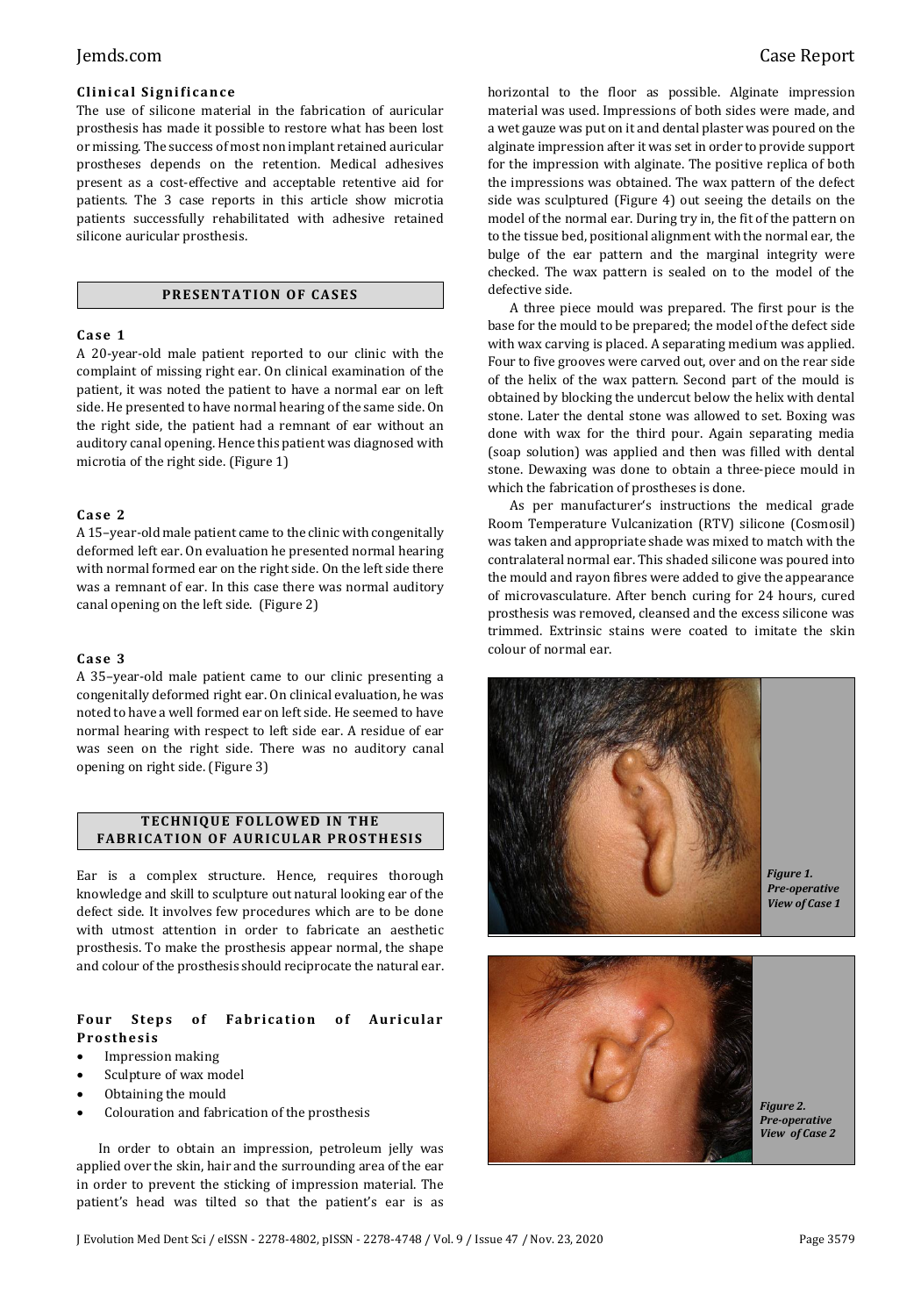





Silicone adhesive was applied as a retentive aid for anchoring the auricular prosthesis onto the tissue bed (Figure 5, 6 and 7). Patients were given instructions on the attachment and removal of the prosthesis and for the daily care of the auricular prosthesis. These patients were instructed to apply the skin adhesive on the tissue surface of the prosthesis and allow it to remain for 2 minutes in order to become further transparent and later to fit the auricular prosthesis over the defect region.

## **DI SCU S SI ON**

The word "microtia" comes from the latin, where "micro" means little and "otia," means ear, hence "little ear." Apart from congenital and teratogenic causes, acquired causes could be burns, trauma and malignancies which can lead to defective ear. Any defect of the body part makes an individual incapable of leading a normal social life. Hence, such cases require rehabilitation. Replacing the defective part is an art and science and involves time, skill, dedication and knowledge of a prosthodontist.

Silicone rubber for the construction and colouring of facial prostheses was first used by Barnhart. Silicones are considered to be non-toxic product, non-allergenic, easy-toclean, lightweight and compatible with adhesives. Silicones are not too hard, and so produce the elasticity close to the skin as possible. Pigments used with silicone rubber are usually inorganic compounds such as metallic oxides. Tashma used dry earth pigments dispersed in acrylic resin polymer powder for intrinsic staining of a silicone facial prosthesis.<sup>3</sup>

Retention is considered as a key factor in the long term success of the maxillofacial prosthesis. Retention in addition to resistance can be attained by several practices like using adhesives, implants and mechanical aids.4,5 GPT 9 defines maxillofacial prosthetic adhesive as "a material used to adhere the external prosthesis to the skin and associated structures around the periphery of an external anatomic defect". In the cases mentioned above, chemical retention is achieved with the use of adhesives. Adhesives are regarded as the most accessible and accepted retentive aid in maxillofacial prosthetic field. Silicone adhesives are a type of roomtemperature vulcanising silicones that are dissolved in a solvent. The mechanism behind the retention provided by it is when the solvent evaporates it results in a tacky adhesive which gives retention. There are certain criteria for the selection of adhesive like biocompatibility, design of the prosthesis, type and quality of patient's skin and bond strength of adhesive to the prosthetic material.<sup>6</sup> Even though skin adhesives have a disadvantage of getting degraded resulting in decreased strength and bonding ability over a long time and some skin adhesives have shown to cause allergic reactions, the prosthesis which are adhesive retained are more successful. This is because of its easier application technique and low cost compared to implant supported prostheses.7,8

#### **CONC LU S ION S**

Rehabilitation of patients with congenital microtia is achieved by restoring the defect and fulfilling the objective of maintaining patient comfort, aesthetics and getting him back

*Figure 5. Post-Operative View of Case 1*